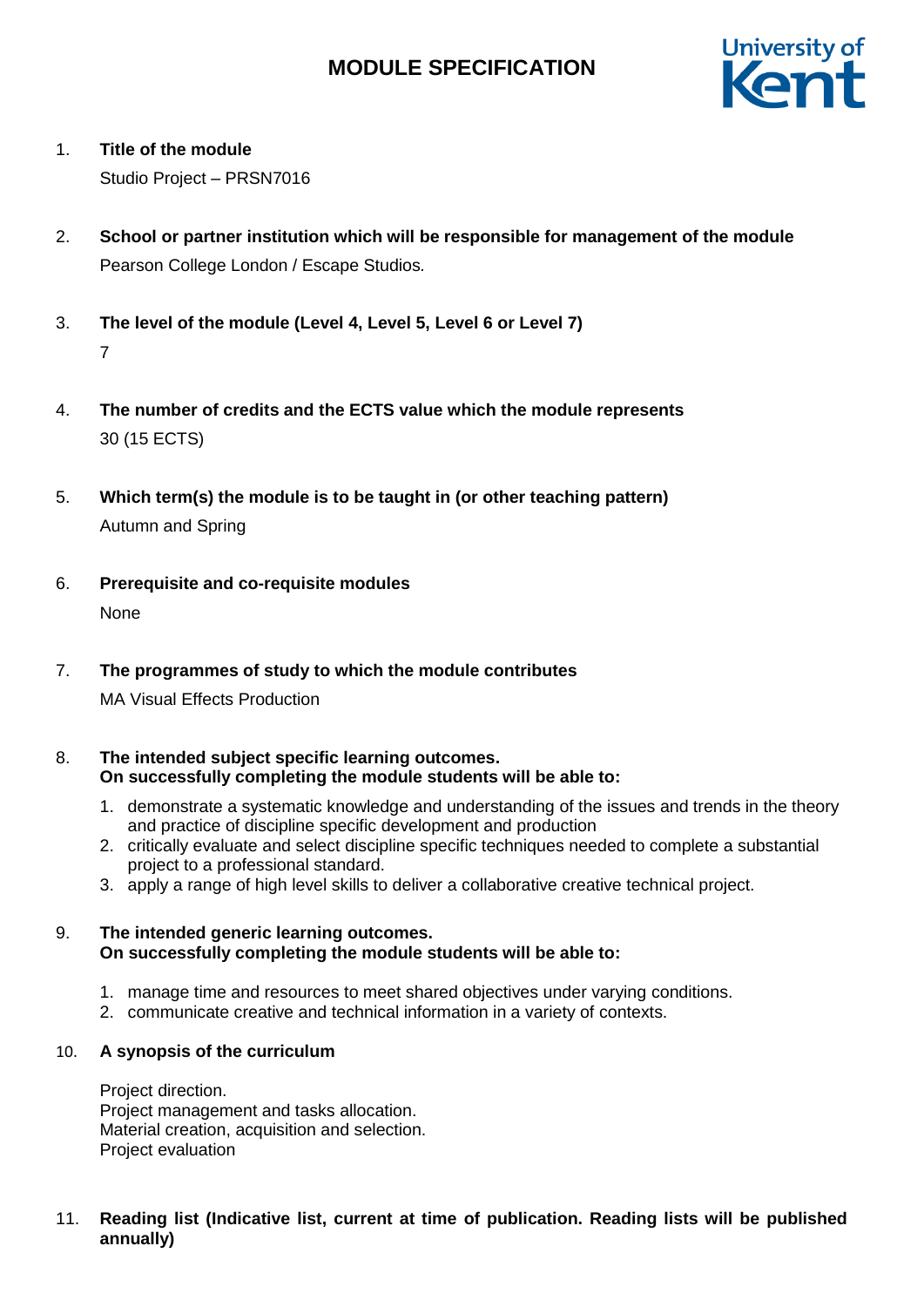# **MODULE SPECIFICATION**



*Effective project management*, Wysocki, Robert K, 5th ed. Wiley Pub.

*Project planning, scheduling and control: a hands-on guide to bringing projects in on time and on budget*, James Lewis, McGraw-Hill

*Production Pipeline Fundamentals for Film and Games, Renee Dunlop, CRC Press.*

*The visual effects producer: understanding the art and business of VFX,* Charles Finance, and Susan Zwerman. CRC Press

The VES handbook of visual effects: industry standard VFX practices and procedures, Jeffrey A. Okun and Susan Zwerman, Taylor & Francis*.* 

*The Game Production Handbook,* Heather Maxwell Chandler, Jones & Bartlett Publishers, 2013.

### 12. **Learning and teaching methods**

Tutors introduce theory and context of collaborative project work through initial meetings and directed study. Students undertake a collaborative project in a studio environment to meet a given brief. The project is supervised by tutors acting as producers, overseeing the allocation of tasks and monitoring progress and supported by studio assistants through regular formative feedback sessions.

- . Feedback sessions: 15 hours
- Directed study: 285 hours

### 13. **Assessment methods**

### 13.1 Main assessment methods

## **Assignment 1: Collaborative Project 80%**

Students will be required to be part of a team which will produce a project demonstrating personal and collective choices in techniques and approaches and their application to meet a professional quality brief. The scope of this project means that students will typically be working with others in a team to complete all the project requirements, with tutors acting as producers overseeing the process. The aim is to create a visually engaging and technically accomplished piece which demonstrates that they can follow a brief, work with appropriate guidelines, and be an effective team member. The key is to demonstrate skills that will be recognised as those used in professional production.

## **Assignment 2: Group presentation (20 minutes) 20%**

This will take the form of a retrospective delivered as a 20 minute presentation, giving students the chance to show their work and reflect on the process and the outcome. It will demonstrate the depth of their understanding their area and its practical application during the project, and with cover the way that the group collaborated to meet the shared objectives.

#### 13.2 Reassessment Methods